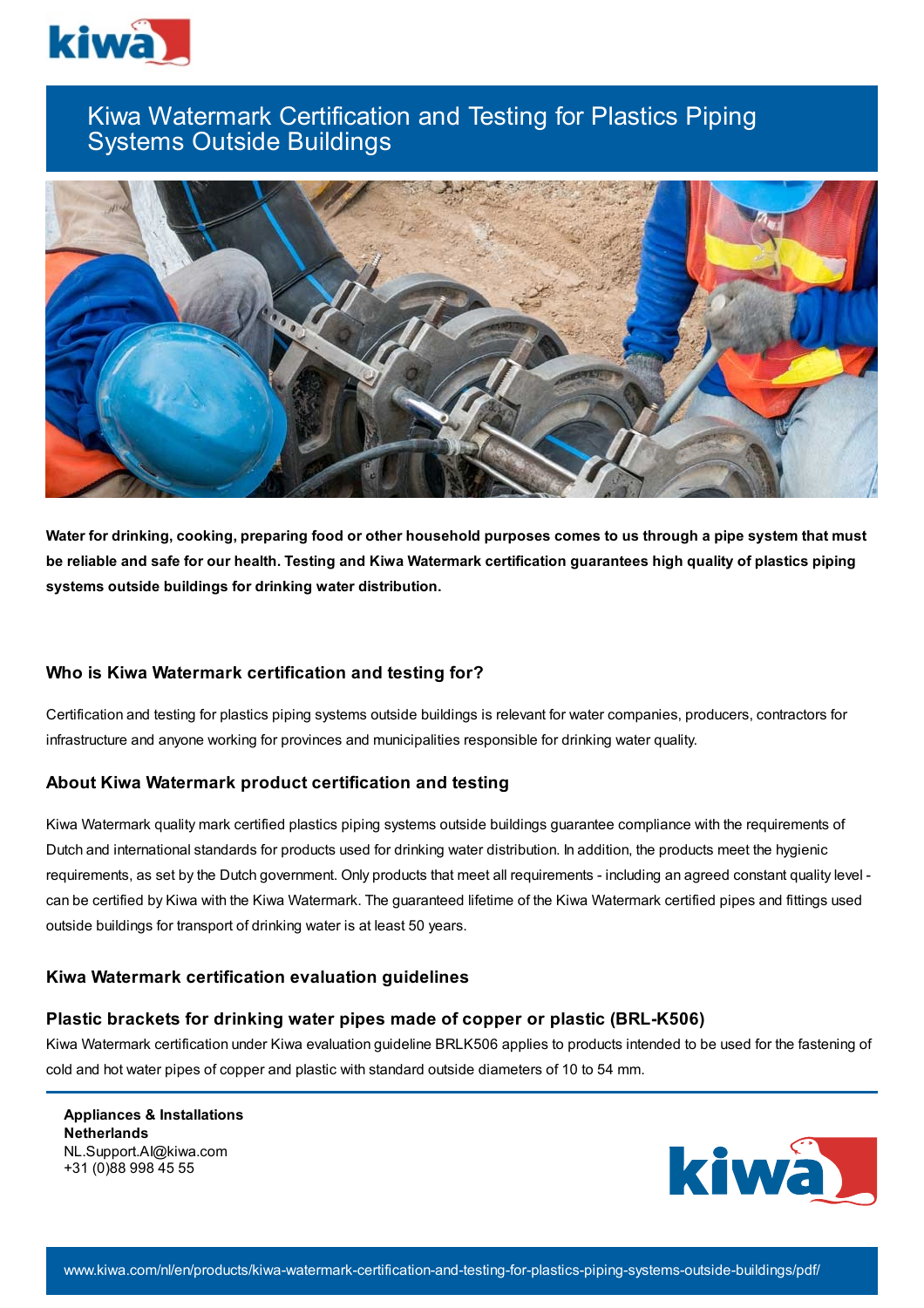

The evaluation guideline BRL K506 is a certification scheme for the Kiwa product certificate for plastic brackets for copper or plastic drinking water pipes.

Download BRL K506 [Evaluation](https://www.kiwa.com//48f484/globalassets/dam/kiwa-netherlands/downloads/brl-k506-01-02-2012_incl-wijzigingsblad-07-03-2019.pdf) Guideline (Dutch)

# **PE fittings (BRL-K522)**

Kiwa Watermark certification under Kiwa evaluation guideline BRL522 applies to products intended to be used as products in PE piping systems (BRL-K17105) or PVC-U piping systems (BRL-K17301) outdoors for the transport of drinking water. For the relationship of temperature and pressure, the requirements in the mentioned BRLs apply. Diameter range is from 63 mm to 400 mm. The evaluation guideline BRL K522 is a certification scheme for the Kiwa product certificate for PE fittings. Download [BRL-K522](https://www.kiwa.com//48fffa/globalassets/dam/kiwa-netherlands/downloads/brl-k522.pdf) Evaluation Guideline (Dutch)

# **PE piping systems with an aluminium barrier layer for drinking water in polluted soil (BRL-K17101)**

Kiwa Watermark certification under Kiwa evaluation guideline BRL17101 applies to products intended to be applied in piping systems for the conveyance of water for human consumption (drinking water, tap water) and raw water under pressure in contaminated soil.

The evaluation guideline determines the permeation resistance of piping systems with barrier properties (fitness for purpose) and cannot be used to determine health risks. In the Netherlands, health risks are based on exceeding the Maximum Permissible Risk level (MTR human) through all possible exposure routes, among others consumption and use of drinking water after permeation of contaminants through drinking water pipelines. Details can be found in the public RIVM-report 2016-01071. Another issue is that drinking water regulations differ per country which favours the approach to determine the permeation properties of the piping system. The evaluation guideline BRL K17101 is a certification scheme for the Kiwa technical approval with product certificate for class II and class III polyethylene piping systems with an aluminium barrier layer for the transport of drinking water in polluted soil. Download [BRL-K17101](https://www.kiwa.com//4a84d5/globalassets/dam/kiwa-netherlands/downloads/2021-09-30-brl-k17101-and-brl-k17102.pdf) Evaluation Guideline

# **PE piping systems with a plastic barrier layer for drinking water in polluted soil (BRL-K17102)**

Kiwa Watermark certification under Kiwa evaluation guideline BRL17102 applies to products intended to be applied in piping systems for the conveyance of water for human consumption (drinking water), and raw water under pressure in polluted soil. The evaluation guideline determines the permeation resistance of piping systems with barrier properties (fitness for purpose) and cannot be used to determine health risks. In the Netherlands, health risks are based on exceeding the Maximum permissible risk level (MTRhuman) through all possible exposure routes, among others consumption and use of drinking water after permeation of contaminants through drinking water pipelines. Details can be found in the public RIVM-report 2016-01071.

Another issue is that drinking water regulations differ per country which favours the approach to determine the permeation properties of the piping system.

The evaluation guideline BRL K17102 is a certification scheme for the Kiwa technical approval with product certificate for class II and class III polyethylene piping systems with a plastic barrier layer for the transport of drinking water in polluted soil. Download [BRL-K17102](https://www.kiwa.com//4a84d5/globalassets/dam/kiwa-netherlands/downloads/2021-09-30-brl-k17101-and-brl-k17102.pdf) Evaluation Guideline

# **Glass fibre reinforced epoxy piping systems intended for the transport of drinking water & raw water (BRL-K17104)**

Kiwa Watermark certification under Kiwa evaluation guideline BRL17104 applies to products intended to be used for the transport of drinking water and raw water at temperatures up to 50°C. The products with nominal size from DN 25 to DN 3000 can be used in

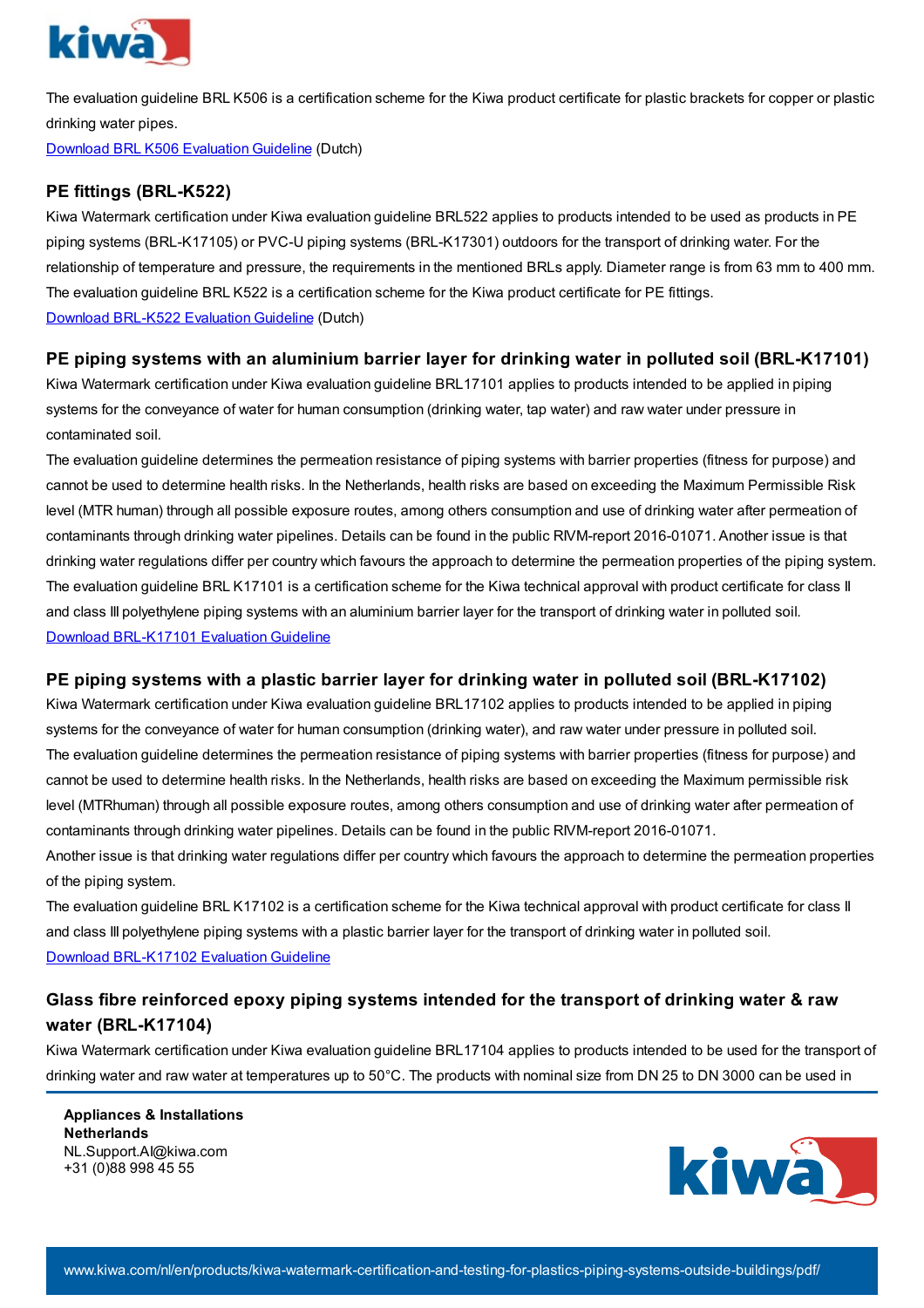

under and above ground applications. The pipes and fittings are provided with tensile resistant and non-tensile resistant joints with or without rubber sealing elements.

The evaluation guideline BRL K17104 is a certification scheme for the Kiwa (technical approval-with) product certificate for glass fibre reinforced epoxy piping systems with filament wound pipes intended for the transport of drinking water and raw water. Download [BRL-K17104](https://www.kiwa.com//4ac46e/globalassets/dam/kiwa-netherlands/downloads/brl-k17104.pdf) Evaluation Guideline

# **PE piping systems for the transport of drinking water (BRL-K17105)**

Kiwa Watermark certification under Kiwa evaluation guideline BRL17105 applies to PE (co extruded) pipes and fittings intended to be applied in piping systems for the transport of drinking water and raw water with a maximum temperature of 40°C in accordance with NEN-EN12201 series.

The evaluation guideline BRL K17105 is a certification scheme for the Kiwa product certificate for plastics piping systems of polyethylene for the transport of drinking water and raw water.

Download [BRL-K17105](https://www.kiwa.com//48f48c/globalassets/dam/kiwa-netherlands/downloads/brl-k17105-2017-10-03-uk.pdf) Evaluation Guideline

### **Piping systems for PVC for the transport of drinking water and raw water (BRL-K17301)**

Kiwa Watermark certification under Kiwa evaluation guideline BRL17301 applies to products intended to be applied in piping systems for the transport of drinking water till a temperature of 20°C which are not exposed to sunlight.

This guideline also applies to unplasticized polyvinylchloride (PVC-U) and oriented polyvinylchloride (PVC-O) piping systems for the transport of drinking water and raw water heated till a temperature of 45°C.

The evaluation guideline BRL K17301 is a certification scheme for the Kiwa product certificate for piping systems of PVC for the transport of drinking water and raw water.

Download [BRL-K17301](https://www.kiwa.com//48fff6/globalassets/dam/kiwa-netherlands/downloads/brl-k17301-2017-09-15-uk.pdf) Evaluation Guideline

### **District heating: flexible piping systems for transport of warm drinking water (BRL K17401)**

Kiwa Watermark certification under Kiwa evaluation guideline BRL17401 applies to products intended to be used in connections between the district heating distribution system and the separate house (blocks) for the supply of warm drinking water, at a design pressure (= maximum working pressure) of 1,1 MPa (11 bar absolute or 10 bar overpressure) or 0,9 MPa (9 bar absolute or 8 bar overpressure).

The evaluation guideline BRL K17401 is a national evaluation guideline for the Kiwa technical approval-with-product certificate for District heating: flexible piping systems with plastic medium pipe for transport of warm drinking water.

Download [BRL-K17401](https://www.kiwa.com//4ad0ec/globalassets/dam/kiwa-netherlands/downloads/brl-k17401.eng-final.pdf) Evaluation Guideline

# **GRP Polyester Piping systems for water (BRL-K17605)**

Kiwa Watermark certification under Kiwa evaluation guideline BRL17605 applies to products intended to be used for underground piping systems and its components made from glass-reinforced thermosetting plastics (GRP) based on unsaturated polyester resin (UP) intended to be used for water supply (drinking or raw), with or without pressure. In a pipework system, pipes and fittings of different nominal pressure and stiffness ratings may be used together.

The evaluation guideline is applicable to pipes, fittings and their joints (flexible or rigid) of nominal diameters from DN 100 to DN 4000, which are intended to be used for the conveyance of tap water at temperatures up to 50°C.

In this application, the products are not intended for use under continuously varying load. With a continuously varying load is meant here cycling loads with a frequency of at least 1 cycle per minute varying between two load levels.